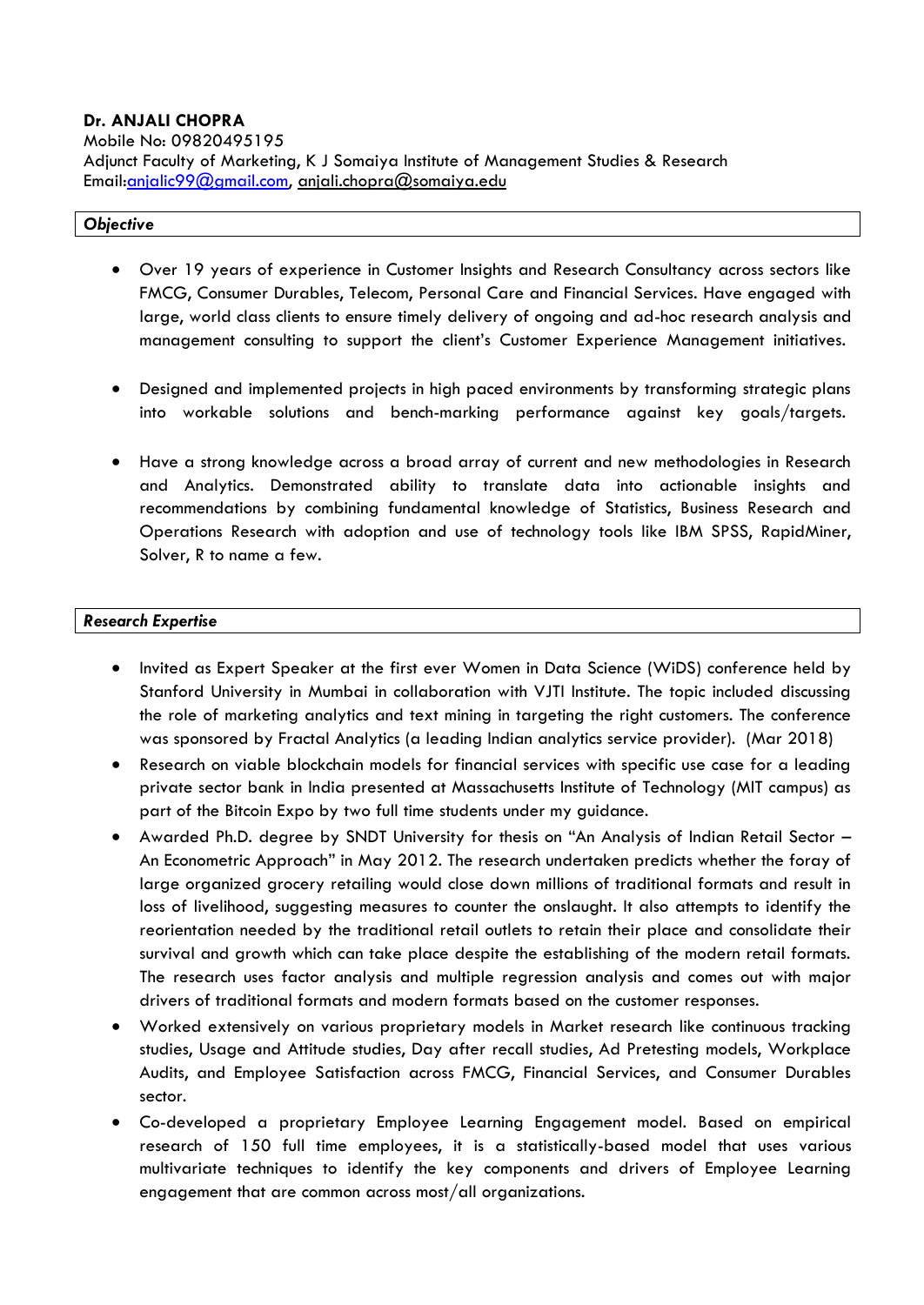# **Adjunct Faculty of Marketing, K J Somaiya Instittue of [Management](https://www.linkedin.com/title/director-customer-experience?trk=mprofile_title) Studies &Research (Jan 2017 till Date)**

- Working on research projects and research paper publication as part of Centre of Excellence Consumer Research for the Institute
- Key projects Blockchain Technology in Financial services, Influencer Marketing and its role among millennials, Perception of Health and Fitness among Indians, perception and attitude towards Jivana Sugarcane Juice for Godavari Biorefineries; perception and responsiveness of potential aspirants for Healthcare Management program (PGDM Healthcare Management program launched in 2018), Future of work – understanding expectations of millennials.
- Key research papers Paper accepted for presentation at 10th Regional European Management Academy Conference (EMAC), Presented paper at Global Marketing Conference (July 2018), 8th Regional European Management Academy (EMAC) Conference, Timisoara, Romania, 2nd Prize at SIMSR Global Marketing Conference, Runner up at the 5th International HR Conference -SIMSR, 3rd runner up at SGMC conference (**Further Details in Papers published section**)

### **Director Customer [Experience,](https://www.linkedin.com/title/director-customer-experience?trk=mprofile_title) [Unpickle](https://www.linkedin.com/company/10467853?trk=prof-exp-company-name) (Nov 2015 till Date)**

- Design the End-to-end Customer Experience for Unpickle's customers encompassing all elements of the customer journey, including the implementation of a Customer Experience Strategy
- Responsible for driving Customer Experience and Cost Efficiency improvements by redesigning services, automating business response and creating predictive devices for personalization
- Engage with Clients to identify opportunities to optimize customer interactions across multiple touch-points including traditional channels and social channels
- Collaborate with key stakeholders to define the architecture of Customer Experience Management, define key milestones and monitor the road map to achieve the objectives

# **Director, Autus Learning Consultants (Aug 2012-Oct 2015)**

- Lead Business Analytics and Research. Developed diagnostic tools & analysis plans based on business objectives, business & people performance models derived from empirical research, and application oriented instructional methods.
- Conceptualized, designed and delivered learning solutions across sectors like Telecom, Personal Care, Legal Process Outsourcing etc
- Designed and delivered a 45-day structured learning intervention to on-board and build sales capabilities of close to 2000 sales members across India for a leading Telecom Service Provider
- Conceptualized and implemented a standard induction framework with review mechanisms for a team of 300 advisers for a Skin Care Organization to reduce ramp up time of the team

# **Full Time Faculty with K. J. Somaiya Institute of Management Studies and Research (Aug 2003- Aug 2012)**

- First person responsible for introducing statistical software packages like SPSS, Megastat and Statpro as part of the Data models, Marketing Research and Quantitative Models curriculum to restructure the pedagogy.
- Subject Matter Expert in the area of Academic Research. Have guided Doctoral students in various stages of their Thesis like Data Analysis, Questionnaire Design, developing hypothesis etc, by conducting extensive workshops for the PhD cell.
- Have presented/published more than 15 papers in the area of Business Research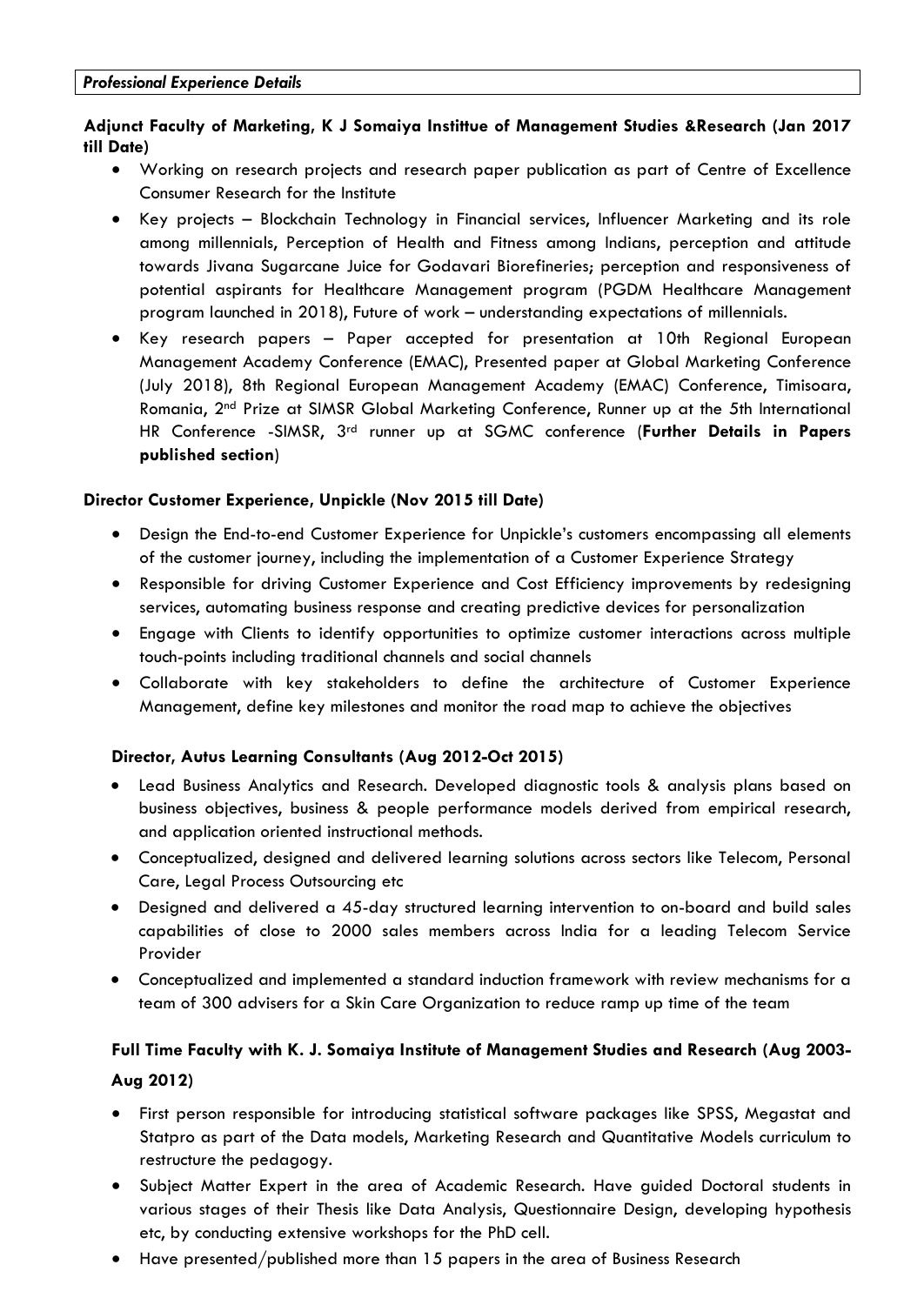- Have conducted Management Development programs in Statistical tools and applications using IBM SPSS for Doctoral students, faculty and industry.
- Guided students on live projects from the industry in the area of Marketing Research

### **Assistant Research Manager with AC Nielsen ORG MARG (Jan 2003-Apr 2003)**

 Was responsible for developing contact and generating business from a leading automobile player. Research activity involved testing the advertising campaigns and developing a consumer track for the client.

### **Senior Research Executive with NFO MBL (now Kantar India) (Dec 2000 – Jan 2003)**

- Was the key resource personnel handling post advertising testing for a leading brand of soft drink. A total of 22 Ad Copy tests were researched.
- Handled tracking studies for financial services, FMCG and media. Was the key resource personnel for the tracking study of a leading Television channel as well as Financial services.
- Handled ad hoc studies like Day after recall, Post launch evaluation, Pricing, etc. for leading FMCG brands across sectors.

### **Trainee Research Executive with Gallup Organization (June 2000 – Dec 2000)**

- Responsible for conducting and deriving insights from In-depth interviews to create customized Workplace Audit and Employee Satisfaction Survey Instruments
- Worked on Customer Satisfaction studies and Employment satisfaction studies (Gallup WorkPlace Audit) for a Consumer Durable Player and Decorative Paint Player.

| <b>DATE</b>      | <b>TITLE</b>                                                                                                                                                                                        | <b>DETAILS</b>                                                                                                                                            |
|------------------|-----------------------------------------------------------------------------------------------------------------------------------------------------------------------------------------------------|-----------------------------------------------------------------------------------------------------------------------------------------------------------|
| <b>July 2020</b> | Future of Work - An empirical study to<br>understand expectations of millennial<br>from organizations                                                                                               | To Be Published - Business Perspective<br>Research, A Sage publication, UGC<br>approved Journal, SCOPUS Indexed                                           |
| Sep 2019         | Paper accepted. "From Touch & Feel To<br>Touchscreen: Analyzing Consumer-Brand<br>Relationship Over Channel Transitions<br>Among Millennial Indian Women In The<br><b>Color Cosmetics Category"</b> | 10th<br>EMAC<br>(European<br>Marketing<br>Academy) Regional Conference to be<br>hosted by the Saint Petersburg State<br>University of Economics (UNECON). |
| April 2019       | A consumer behavior study on potential<br>opportunities and barriers for micro<br>merchant adoption of digital payments                                                                             | <b>TAPMI Marketing Conference</b>                                                                                                                         |
| Feb 2019         | the<br>of<br>Examining<br>Antecedents<br>Acceptance of Influencers by Millennials<br>with Specific Focus on Product -Influencer<br><b>Fitment In The Indian Context</b>                             | 2 <sup>nd</sup> Prize at 14 <sup>th</sup> SIMSR Global Marketing<br>Conference                                                                            |
| Jan 2019         | School<br><b>Brands</b><br>Promoting<br><b>Business</b><br>Through<br>Alumni<br>(Past<br>Customers)-<br>Influencing<br>Their<br>Analyzing<br>Factors<br><b>Brand Resonance</b>                      | of Promotion<br>Journal<br>Management,<br>B<br>category in ABDC list                                                                                      |
| <b>July 2018</b> | Analyzing Factors That Influence Brand<br>Resonance Among Alumni (As Past<br>Customers) To Develop Brand Equity for<br><b>Higher Education Brands</b>                                               | <b>Global Marketing Conference Tokyo</b>                                                                                                                  |
| <b>July 2018</b> | Application of Ensemble Models<br>in<br><b>Credit Scoring Model</b>                                                                                                                                 | <b>Business Perspective</b><br>Research, A Sage<br>publication, UGC<br>approved<br>Journal,<br><b>SCOPUS Indexed</b>                                      |

### **Details of Research Paper published/presented at Conference**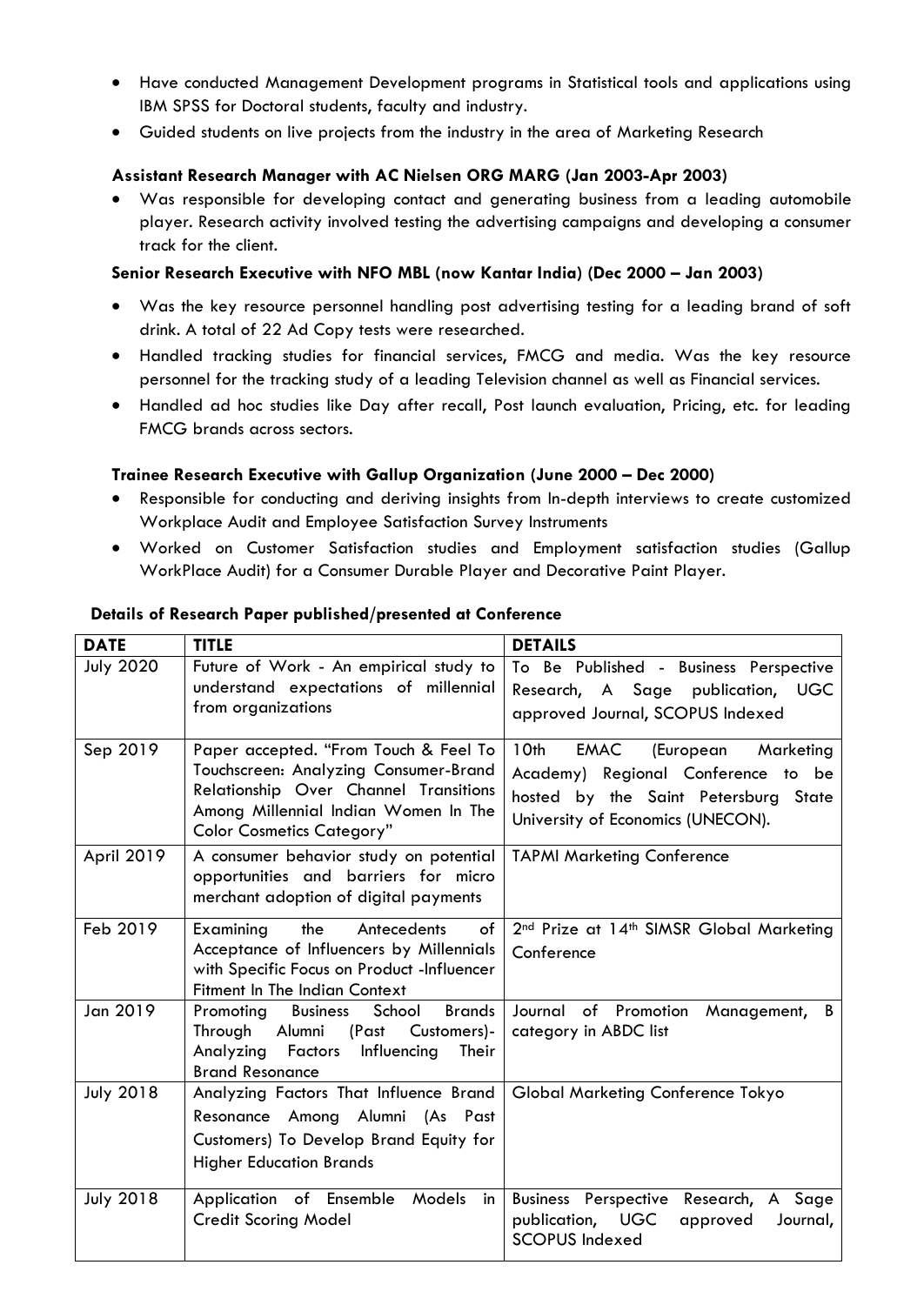| March 2018       | Blockchain<br>Technology<br>:Emerging<br>in the Financial<br>Services<br>relevance<br>Sector                                                                                                                                         | International Research Journal of Business<br>and Management (UGC approved) ISSN<br>2322-083X                                                                   |
|------------------|--------------------------------------------------------------------------------------------------------------------------------------------------------------------------------------------------------------------------------------|-----------------------------------------------------------------------------------------------------------------------------------------------------------------|
| Feb 2018         | Empirical<br>Study<br>An<br>Consumer<br>on<br>Perception of Naturally Healthy Juices                                                                                                                                                 | 3rd Prize - 13th SIMSR Global Marketing<br>Conference                                                                                                           |
| Feb 2018         | Future of Work - An empirical study to<br>understand expectations of millennial<br>from organizations                                                                                                                                | <b>Runner Up</b> at the 5th International HR<br>Conference -SIMSR                                                                                               |
| Jan 2018         | Attitude and Perception of Small and<br>Medium Size Merchants towards Digital<br>Payments                                                                                                                                            | 7th Annual SIMSR International Finance<br>Conference (SIFICO)                                                                                                   |
| Jan 2018         | Blockchain<br>Technology<br>:Emerging<br>the Financial<br>Services<br>relevance<br>in<br>Sector                                                                                                                                      | 7th Annual SIMSR International Finance<br>Conference (SIFICO)                                                                                                   |
| Sep 2017         | <b>Dimensions</b><br>of<br>Analyzing<br>Caring<br>Behavior<br>that<br>Impact<br>Create<br>and<br>Student<br>Lifetime<br>Memories:<br>The<br>$\overline{\phantom{0}}$<br>Teacher<br>Relationship in<br>Digitized<br>$\alpha$<br>World | 8th<br>Regional European<br>Management<br>Academy (EMAC) Conference, Timisoara,<br>Romania                                                                      |
| Feb 2016         | Application of Ensemble Models<br>in<br>Credit scoring Model                                                                                                                                                                         | 12th SIMSR Global Marketing Conference                                                                                                                          |
| Sep 2014         | Strategies of Telecommunication players<br>increasing Technology<br>adoption<br>in<br>among Small and Medium Enterprises                                                                                                             | "2014"<br>Presented<br>International<br>at<br>Conference on Marketing: Concepts to<br>Applications" DAV Centenary College<br>Faridabad, Published by Bloomsbury |
| <b>July 2013</b> | An empirical study on buying criteria of<br>paint dealers                                                                                                                                                                            | Advance Management Research:<br>An International Journal                                                                                                        |
| Feb 2013         | Determinants of customer satisfaction of<br>traditional and modern formats in food<br>and grocery: the case of Indian Retail                                                                                                         | International<br>Journal<br>of<br>Research<br>in.<br><b>Commerce, Economics and Management</b>                                                                  |
| Jan 2012         | An Exploratory study of Organic food vs<br>Conventional food                                                                                                                                                                         | 7th SIMSR Asia<br><b>International Conference</b>                                                                                                               |
| Oct 2011         | Financial<br>Empirical<br>study<br>An<br>on<br>Awareness<br>of working women in India                                                                                                                                                | The International Journal's Research Journal<br>of Social Science and Management                                                                                |
| Sep 2011         | Retail:<br>Food<br>Grocery<br>and<br>A<br>comparative study between organized<br>and traditional formats                                                                                                                             | The International Journal's Research Journal<br>of Social Science and Management                                                                                |
| <b>July 2011</b> | Customer 5S<br>of<br><b>Discriminators</b><br><b>Key</b><br>Satisfaction In Organized Formats And<br>Traditional Formats With Reference To<br>Food And Grocery.                                                                      | <b>INTERNATIONAL</b><br><b>JOURNAL</b><br>OF<br>ECONOMICS AND MANAGEMENT                                                                                        |
| Dec 2010         | A study on shopping<br>behavior<br>in<br>organized retail vs. traditional retail<br>formats with focus on food, grocery and<br>household items in Mumbai                                                                             | International Marketing<br>Conference<br>IIM<br>Calcutta                                                                                                        |
| April 2010       | Tourism<br>Technology<br>Promoting<br>$\blacksquare$<br>Tourism through Suraj Kund<br>Haryana<br>Mela                                                                                                                                | "Managing<br>Published<br>Titled<br><b>Book</b><br>in<br>Business Organizations, Knowledge and the<br>External<br>environment<br>-MacMillan                     |